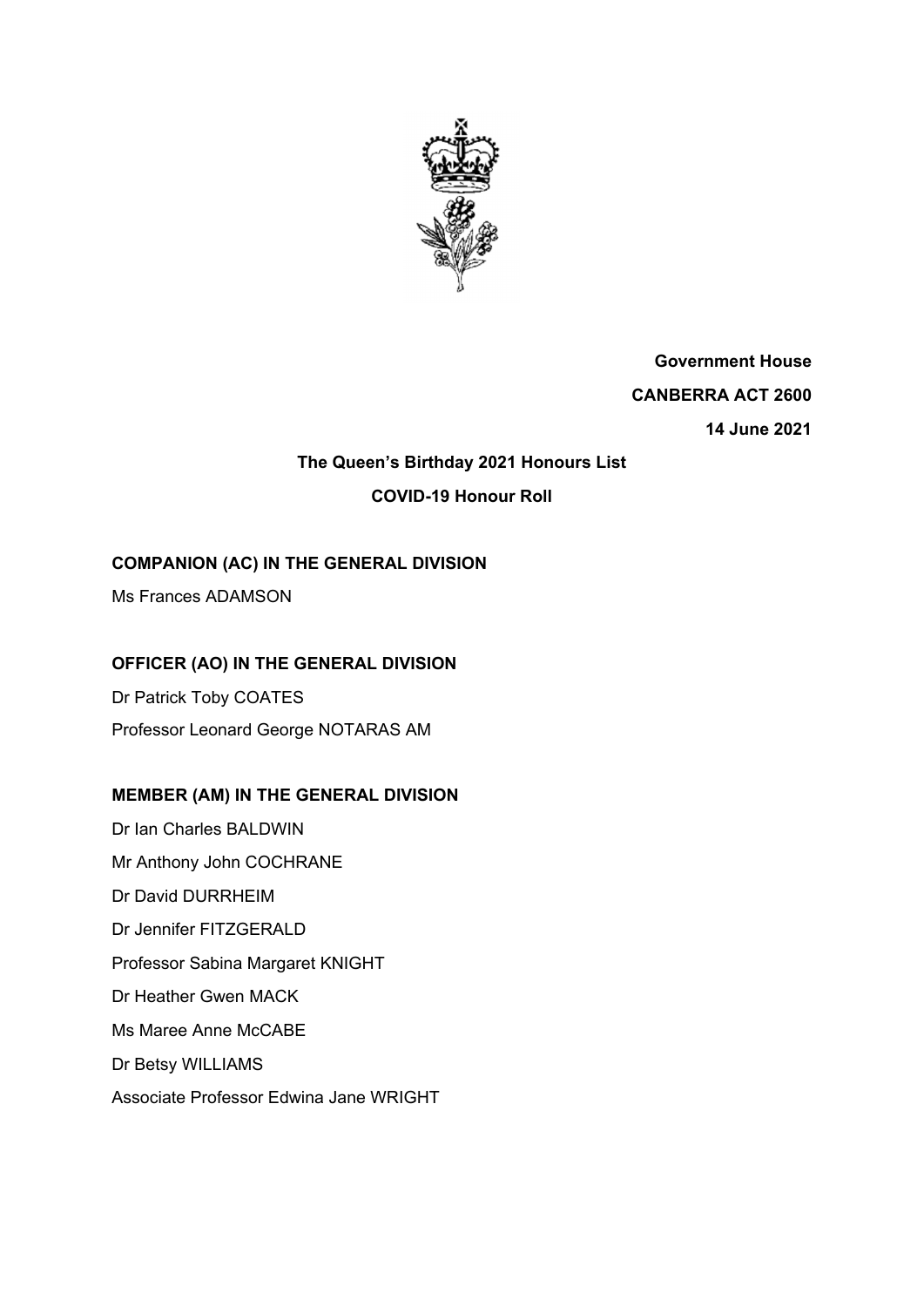#### **MEDAL (OAM) IN THE GENERAL DIVISION**

Professor Eugene ATHAN Mr Beny Aterdit BOL Dr Scott Comber FORTEY Mrs Rita HILLIER Ms Alison KINCAID

#### **MEMBER (AM) IN THE MILITARY DIVISION**

Lieutenant Colonel Peta MANTEL

#### **PUBLIC SERVICE MEDAL (PSM)**

Mr Shane Andrew BENNETT Mr James BUTTIGIEG Mr Shane Patrick CARMODY Ms Kirsten Jade CHIVERS Dr Michelle Aléna CRETIKOS Ms Joanne Louise EDWARDS Mr Jason Scott ELDERHURST Ms Chris FAULKNER Mrs Belinda Jane FRASER Ms Nicki GODECKE Mr Paul John GRIGSON Ms Kaylene Patricia GULICH Ms Anastasia (Anna) HARMER Mr Matthew Frederick HAY Ms Rachel Jasmine JOLLY Mr Scott Brenton LOECHEL Dr Deborough Anne MACBETH Dr Jeremy Montgomery McANULTY Ms Alison Jayne McMILLAN Mr Niko MILIC Ms Debbie MITCHELL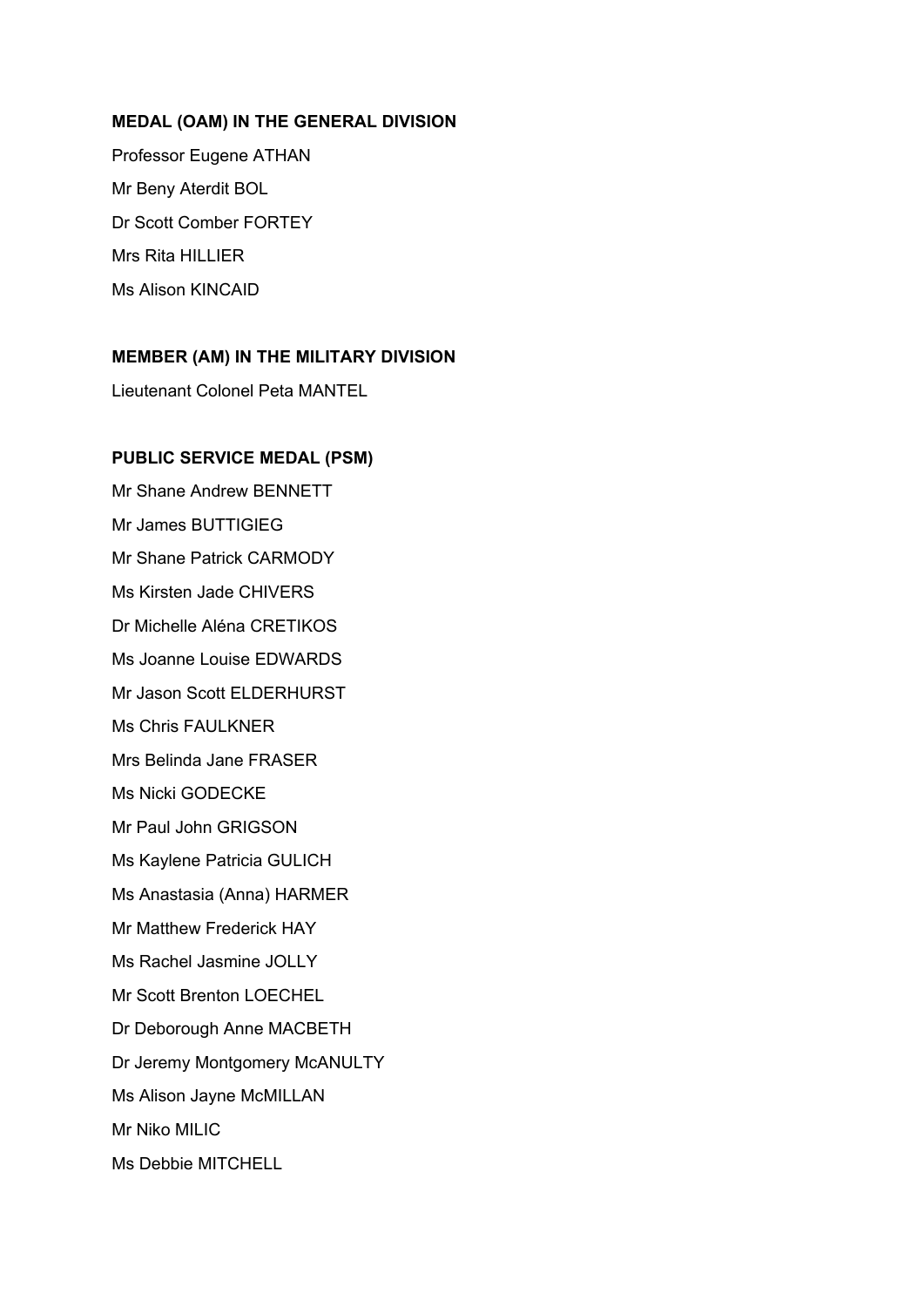Mr James Matthew O'HALLORAN Ms Ann Elizabeth REDMOND Mr Christopher David REIDY Mr Michael RYAN Ms Annette Maree SCOTT Dr Christine Enid SELVEY Ms Rebecca Lee SKINNER Professor Nicola Jane SPURRIER Ms Celia STREET Ms Patrisha L VAN TUSSENBROEK

### **AUSTRALIAN POLICE MEDAL (APM)**

Assistant Commissioner Adrian Paul BODNAR Detective Superintendent Paul James DEVANEY BM Superintendent David Richard DRIVER Senior Sergeant Christopher Drew HOLLAND Detective Superintendent Craig Neil MIDDLETON

## **AUSTRALIAN FIRE SERVICE MEDAL (AFSM)**

Mr Matthew Roger WILSON

### **AMBULANCE SERVICE MEDAL (ASM)**

Ms Simmone Louise LOCKE

#### **EMERGENCY SERVICES MEDAL (ESM)**

Mr David John HAWKES

## **AUSTRALIAN CORRECTIONS MEDAL (ACM)**

Mr Kenneth Hanipale PESE Ms Lucy Anne ROCKETT